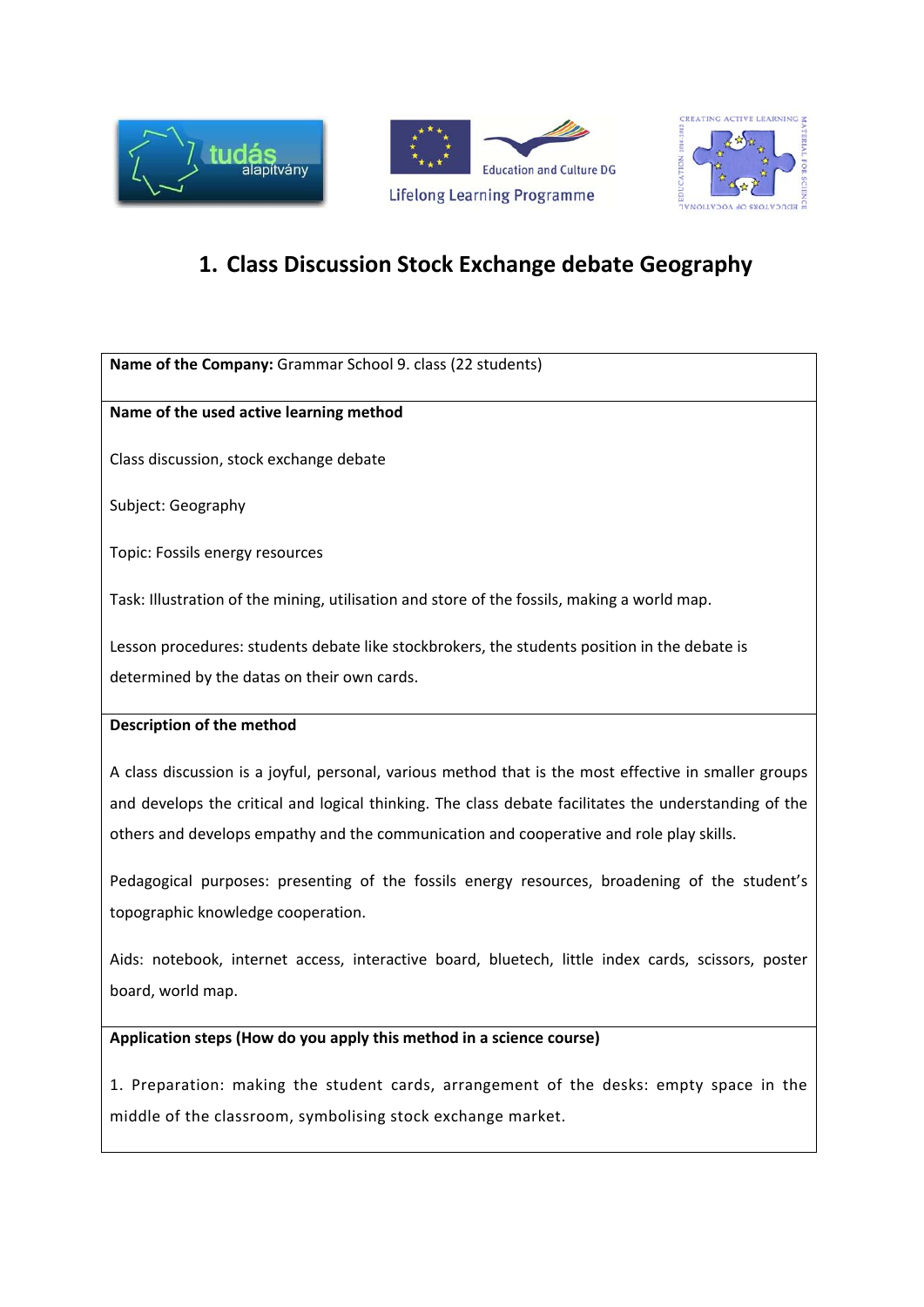2. Choosing the cards. (5 min)

3. Task: class discussion trying to find the right order of the market datas. (10 min)

4. Projecting the world map on the interactive desk, marking the market datas, separating the different types of fossils with the student cards on the map. **The black colour means the production (mining), the red colour means the utilisation**, **the blue colour means the store rates.** Questions: Which are the most significant coal mining countries? The students the put appropriate datas with blueteck on the map. Result: illustration of the mining, utilisation and store of the fossils on the map. (15 min)

5. Task: Write four sentences including the conclusions. (5 min)

6. And make groups of four, read out your sentences to your group mates, then try to highlight the gist of the conclusions together. Finally make a poster presenting your results.(10 min)

7. Choose a speaker who interprets your thoughts based on your poster, and others have to make notes.

8. Homework: what would you suggest to the countries in trouble to do in a shorter or longer term?

| <b>Coal store</b>               | <b>Coal store</b>             |
|---------------------------------|-------------------------------|
| USA 246 643 million tonnes      | Russia 157 010 million tonnes |
| <b>Coal store</b>               | <b>Coal store</b>             |
| China 114 500 million tonnes    | India 92 445 million tonnes   |
| <b>Coal store</b>               | <b>Coal mining</b>            |
| Australia 78 500 million tonnes | China 2380 million tonnes     |
| <b>Coal mining</b>              | <b>Coal mining</b>            |
| USA 1053 million tonnes         | India 447 million tonnes      |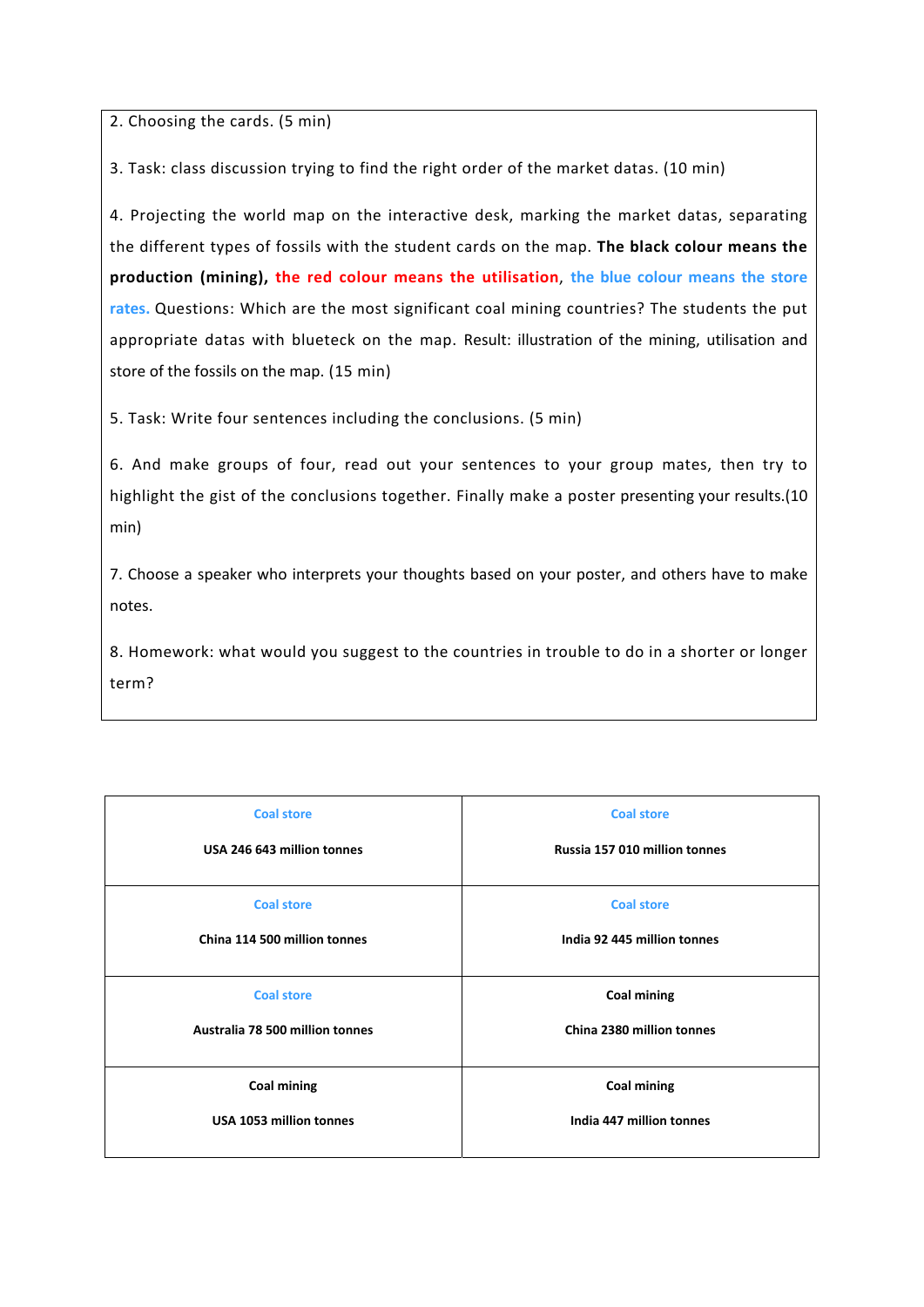| <b>Coal mining</b>                                        | <b>Coal mining</b>                                          |
|-----------------------------------------------------------|-------------------------------------------------------------|
| Australia 373 million tonne                               | <b>Russia 309 million tonne</b>                             |
| <b>Coal utilisation</b><br>China 2010 million tonnes      | <b>Coal utilisation</b><br>USA 1017 million tonnes          |
| <b>Coal utilisation</b><br>India 581 million tonnes       | <b>Coal utilisation</b><br><b>Russia 239 million tonnes</b> |
| <b>Coal utilisation</b>                                   | <b>Oil store</b>                                            |
| Germany 245 million tonnes                                | Saudi Arabia 266 800 million barell                         |
| <b>Oil store</b><br>Canada 178 600 million barell         | <b>Oil store</b><br>Iran 138 400 million barell             |
| <b>Oil store</b>                                          | <b>Oil store</b>                                            |
| Iraq 115 000 million barell                               | Kuwait 104 000 million barell                               |
| Oil mining<br>Saudi Arabia 10,250 million barell /day     | Oil mining<br>Russia 9,876 million barell/day               |
| Oil mining                                                | Oil mining                                                  |
| USA 8,457 million barell/day                              | Iran 4,033 million barell/day                               |
| Oil mining<br>China 3,725 million barell/day              | <b>Oil utilisation</b><br>USA 20,68 million barell/day      |
| <b>Oil utilisation</b>                                    | <b>Oil utilisation</b>                                      |
| China 7,578 million barell/day                            | Japan 5 million barell/day                                  |
| <b>Oil utilisation</b><br>Russia 2,858 million barell/day | <b>Oil utilisation</b><br>Germany 2,6 million barell/day    |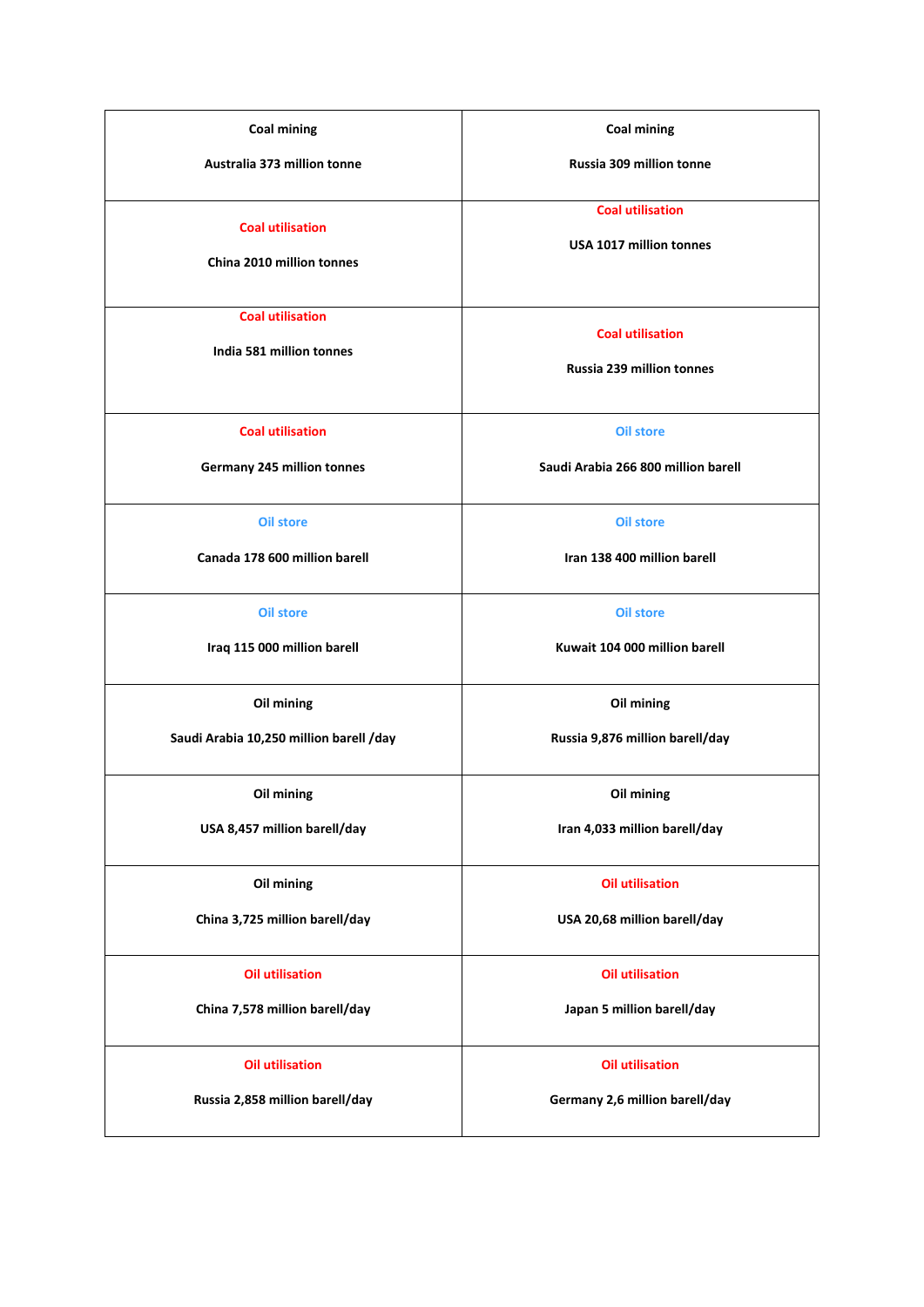| <b>Natural gas store</b>                        | <b>Natural gas store</b>         |
|-------------------------------------------------|----------------------------------|
| Russia 44 650 billion steres                    | Iran 26 850 billion steres       |
|                                                 |                                  |
| <b>Natural gas store</b>                        | <b>Natural gas store</b>         |
| Qatar 25 630 billion steres                     | Saudi Arabia 7176 billion steres |
|                                                 |                                  |
| <b>Natural gas store</b>                        | Natural gas mining               |
| <b>United Arab Emirates 6071 billion steres</b> | Russia 654 billion steres        |
|                                                 |                                  |
| Natural gas mining                              | Natural gas mining               |
| <b>USA 545 billion steres</b>                   | <b>Canada 187 billion steres</b> |
|                                                 |                                  |
| Natural gas mining                              | Natural gas mining               |
| Iran 112 billion steres                         | Norway 99 billion steres         |
|                                                 |                                  |
| <b>Natural gas utilisation</b>                  | <b>Natural gas utilisation</b>   |
| Russia 481 billion steres                       | Iran 112 billion steres          |
|                                                 |                                  |
| <b>Natural gas utilisation</b>                  | <b>Natural gas utilisation</b>   |
| Japan 100 billion steres                        | <b>USA 653 billion steres</b>    |
|                                                 |                                  |
| <b>Natural gas utilisation</b>                  |                                  |
| <b>Germany 97 billion steres</b>                |                                  |
|                                                 |                                  |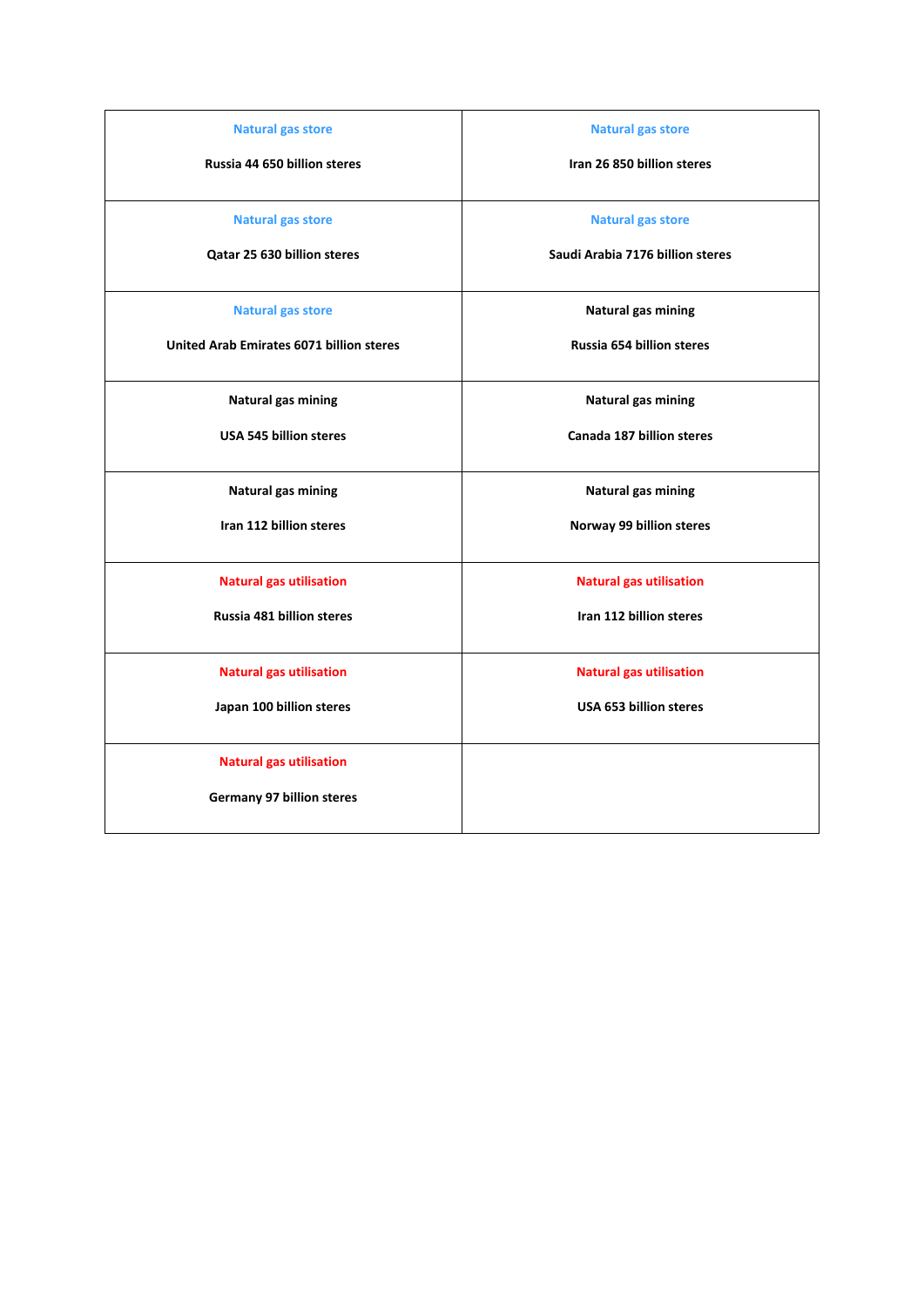# **2. Learning Cell Information Technology**

**Name of the Company:** Grammar School 11. class (20 students)

#### **Name of the used active learning method**

Learning cell

#### **Description of the method**

A learning cell is an effective way for a pair of students to study and learn together. A learning cell is a process of learning where two students alternate asking and answering questions on commonly read materials, they discuss the question. During this time, the teacher is going around the class from group to group giving feedback and answering questions.

Subject: Information technology

Topic: history of the maths and usage of information technology, IT competency, interdisciplinary studies.

Purpose: getting to know the life and scientific importance of these mathematicians, cooperative learning, development of inductive and deductive thinking, associative skills, pair work, selfevaluation.

Aids: computer, internet, cards, projector.

# **Application steps (How do you apply this method in a science course)**

I. Make pairs. (10x2 students) Choose a card. (Students choosing the same scientist make one pair.) Euklides, Hippocrates, Pythagoras, Thales, Zeno of Elea

II. Individual work: search information and form the text. (IT‐literacy)

Description of the task:

- 1.) Find information on the scientist and form the text, letter type: Bookman Old Style.
- 2.) Write your name and the date in the running title.
- 3.) Put an Enter after the name of the scientist.
- 4.) Please form the name bold and size 14 point, adjust it in the middle.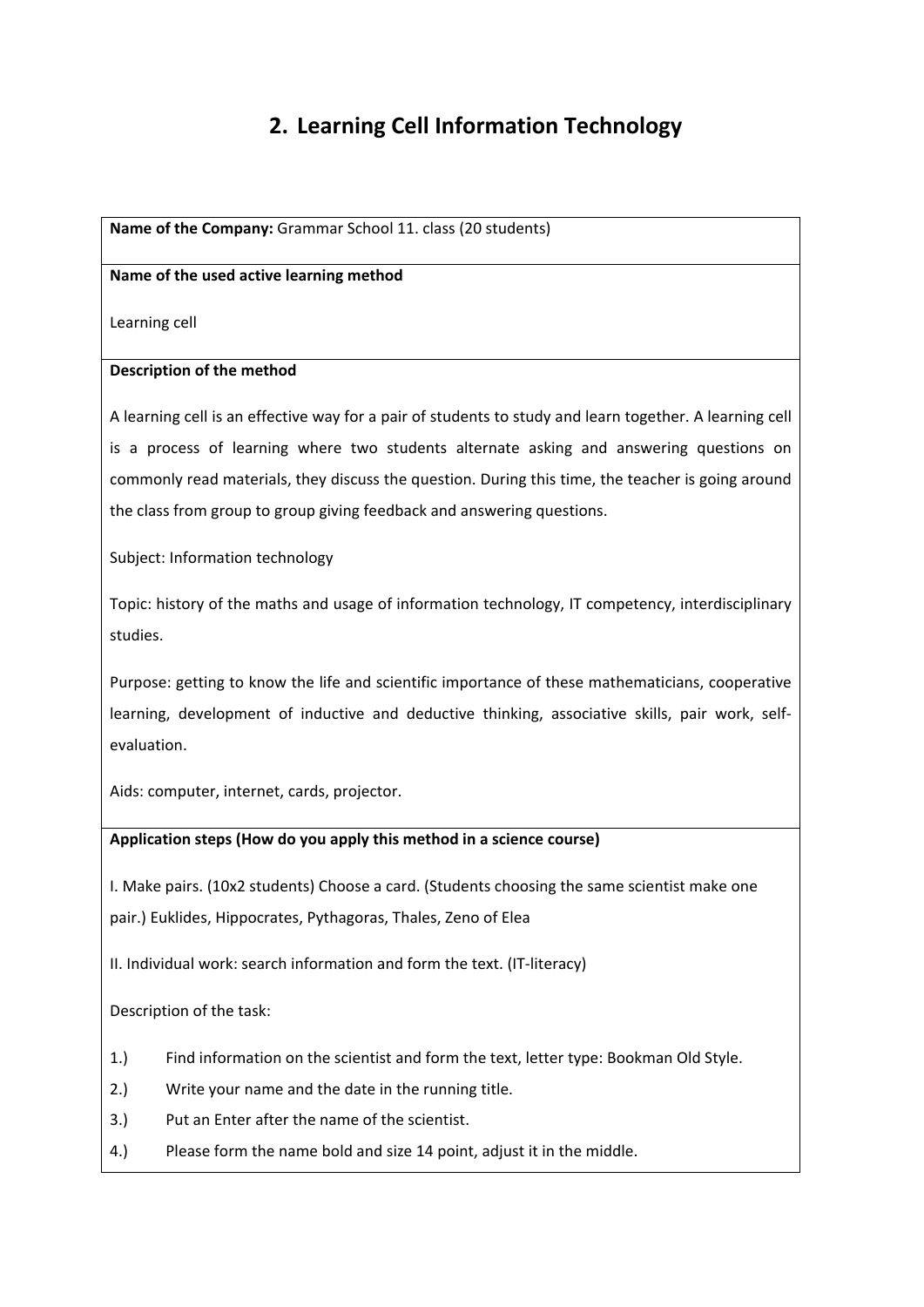5.) Adjust the following row also in the middle, and put an Enter in the end!

6.) Divide the text into paragraphs.

7.) Form the text justified.

8.) Find a picture of the scientist on the net.

9.) Adjust the picture in the right upper corner of the document.

III. Pair work: discuss the text and picture findings, and edit the final text, choose the speaker,

introduce the scientist.

IV. Checking, evaluation.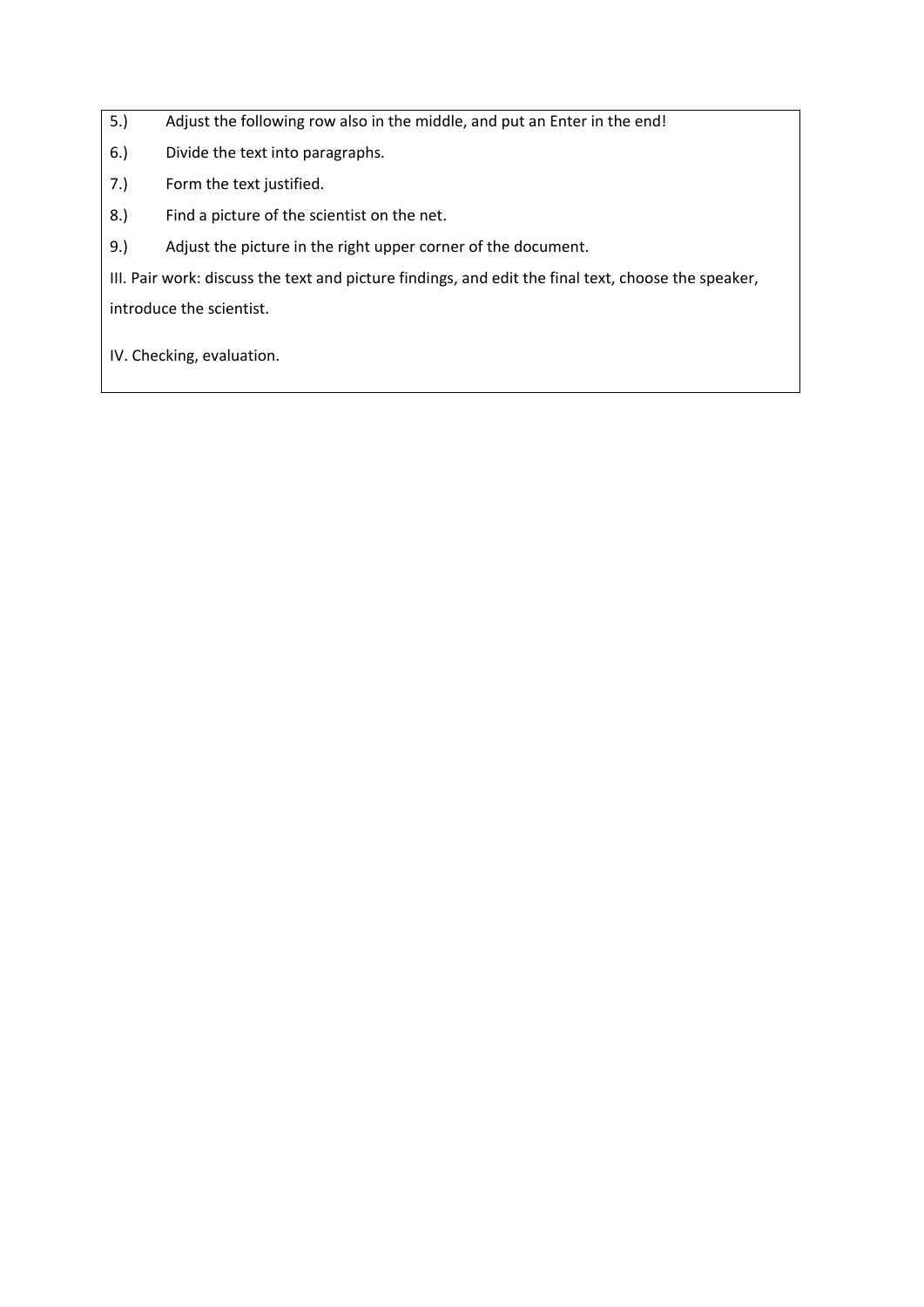# **3. Collaborative Learning Group Maths**

#### **Name of the Company:**

Vocational school, 9. class (24 students)

#### **Name of the used active learning method**

Collaborative learning group, division of the class into different levelled groups

#### **Description of the method**

A collaborative learning group is a successful way to learn different material for different classes. It is where you assign students in groups of 3‐6 people and they are given an assignment or task to work on together. The students solve the problems together. The teacher has to make sure that the students in the group choose a leader to keep them on track with the process. This is a good example of active learning because it causes the students to review the work that is being required at an earlier time to participate.

Subject: Mathematics

Topic: addition, extraction, multiplication, division, extract the square.

Purpose: development of calculating skills, estimating, self‐checking.

#### **Application steps (How do you apply this method in a science course)**

1. Making tree groups based on previous diagnose so the students work in tree homogeny groups. The groups are separated in accordance with the intellectual abilities of the students:

A group: ability last.

B group: middle level.

C group: the best ability.

2. The students of each group have their own seats. They check the homework based on the key.

3. The groups are given different levelled exercises.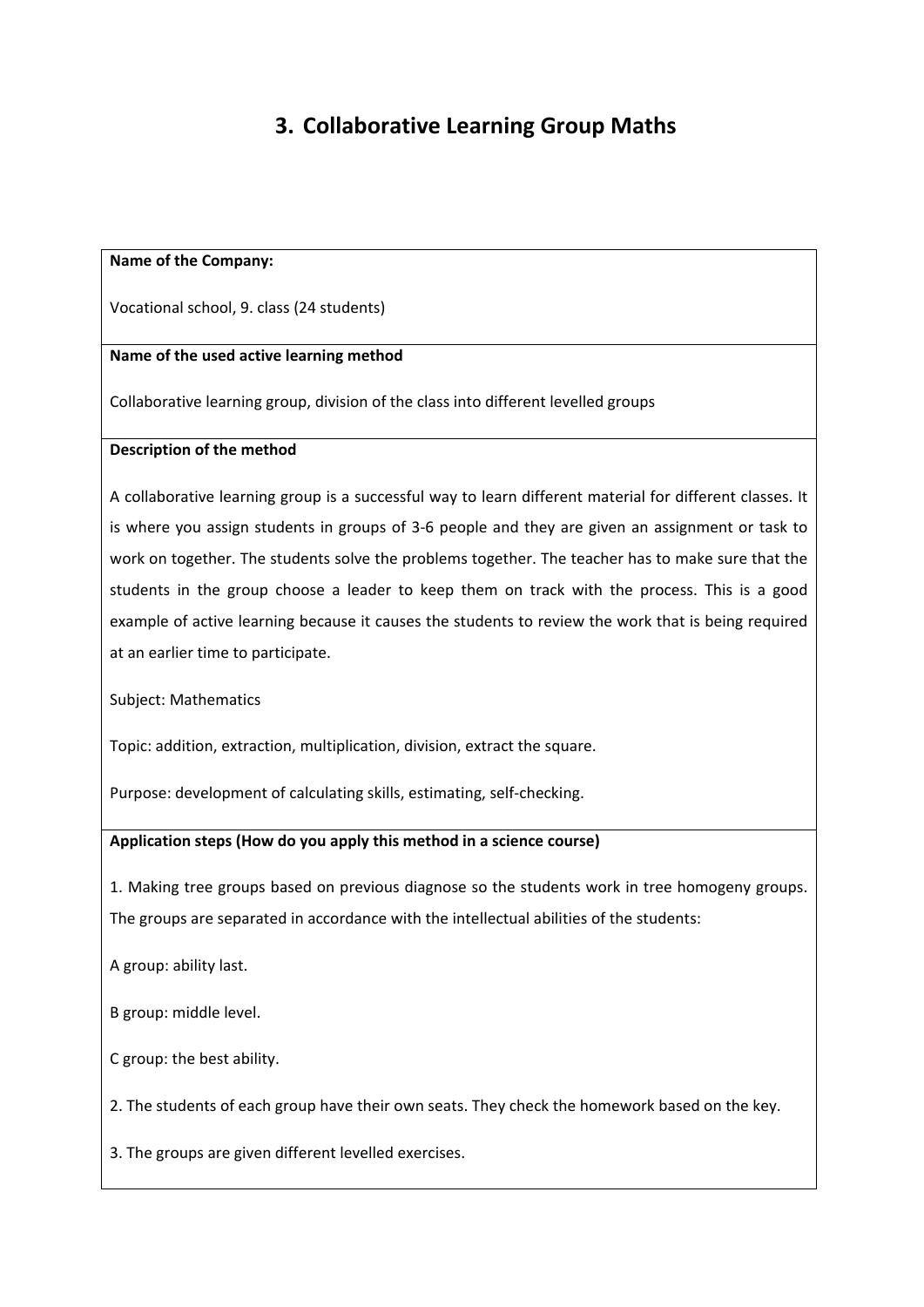4. The students solve the problems together and write down the solutions in their own exercise book.

5. Self‐correction based on the key.

6. Each group chooses a speaker who summarises the answers to the questions.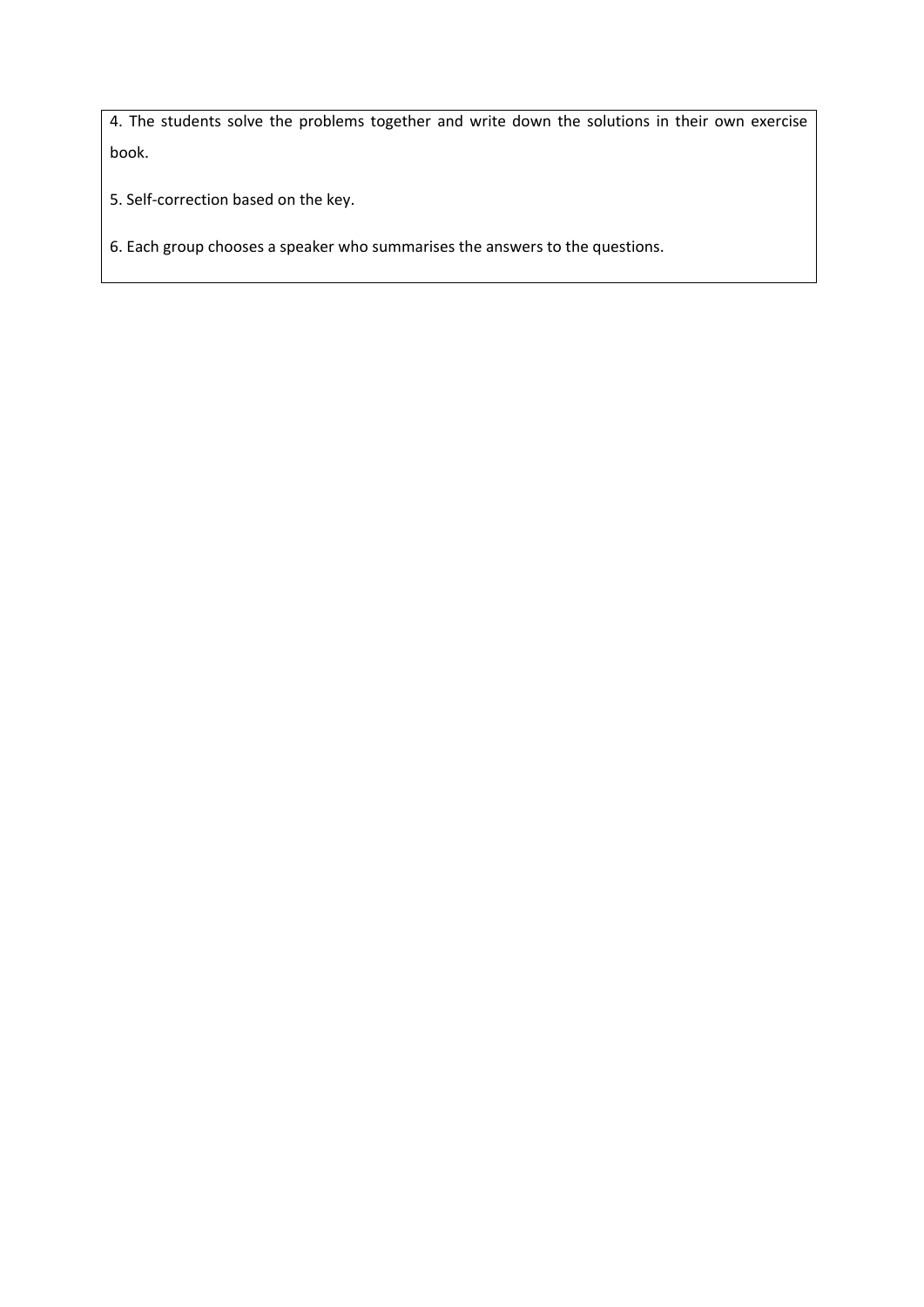# **4. Reaction to a video Biology**

#### **Name of the Company:** Grammar School 11. class (20 student)

#### **Name of the used active learning method**

Reaction to a video

#### **Description of the method**

Reaction to a video is an example of active learning because most students love to watch movies. The video helps the student to understand what they are learning. The teacher has to make sure that the video relates to the topic that they are studying at the moment. It is important to include a few questions before starting the video so they will pay more attention and notice where to focus at during the video. It is useful to divide the students either into groups or pairs so that they may discuss what they learned and write a review or reaction to the movie.

Subject: Biology

Topic: Genetically Modified foods

Purpose: enjoyable learning, communication skills, focusing on the substance, social corporation.

#### **Application steps (How do you apply this method in a science course)**

- 1. Making groups of five.
- 2. Asking some questions concerning GM, brainstorming, collecting some ideas on the topic.
- 3. Each group chooses a card with an aspect: definition, advantages and disadvantages of GMO, and public reactions to GM.
- 4. Watching the video: Genetically Modified Foods Interview (http://www.youtube.com/watch?v=d5LKufIGNKg&feature=related)
- 5. While watching the video every student makes notes.
- 6. The groups sum up the information written down, and choose a speaker.
- 7. The speakers presents the conclusion of the groups to the others who all take notes.
- 8. After listening to all the presentations every group creates a new perspective.
- 9. Finally each group presents their own opinions on GM.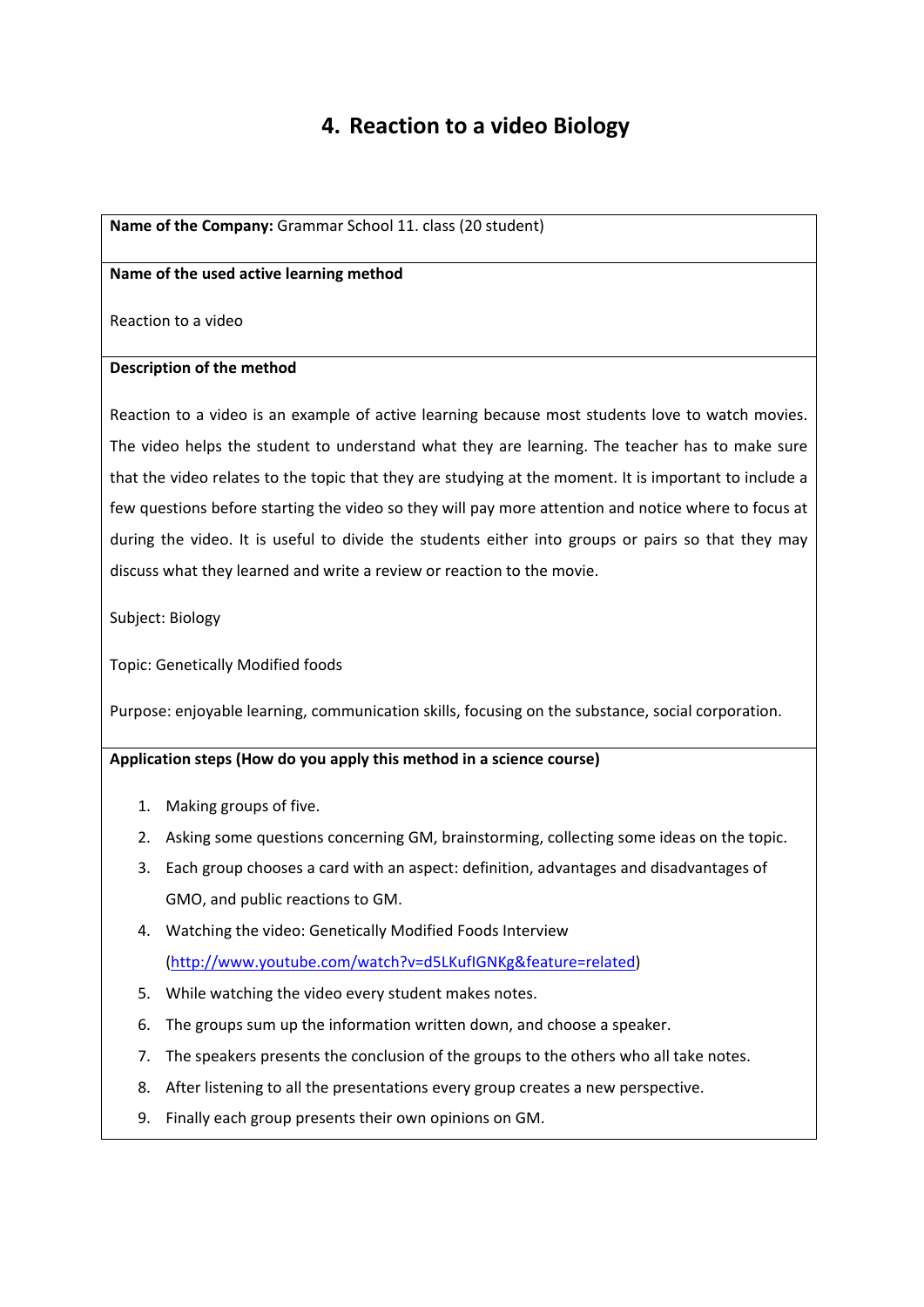# **5. Individual presentations discovering learning Physics Astronomy**

#### **Name of the Company:**

Grammar School 12. class

# **Name of the used active learning method**

Individual presentations, discovering learning

# **Description of the method**

The student gains scientific knowledge individually and makes a presentation (ppt) based on the instructions and aspects given by the teacher. Finally the student presents his/her new knowledge to the classmates.

Individual student: individual

Subject: Physics

Purpose: gathering scientific information, focusing on the substance, definition of scientific facts, development of inductive and deductive thinking, associative skills.

Topic: Astronomy, the "Big Bang theory".

Aids: computer, internet, projector.

# **Application steps (How do you apply this method in a science course)**

- I. Teacher instruction: giving the topic and the aspects.
- 1. The "Big Bang theory" definition.
- 2. Finding experimental evidences: enlargement of the universe, red shift, background radiation, Hubble's law.
- 3. Problems: elemental parts on the beginning of the explosion, lack of black substance, black hole.
- 4. Illustration searching pictures, depicting the objects of the universe: stars, red giants, white dwarves, supernovae, neutron stars, pulsars, quasars, galaxies, galaxy systems.
- 5. List of linkers.
- 6. Questions to the topic, what I don't understand.